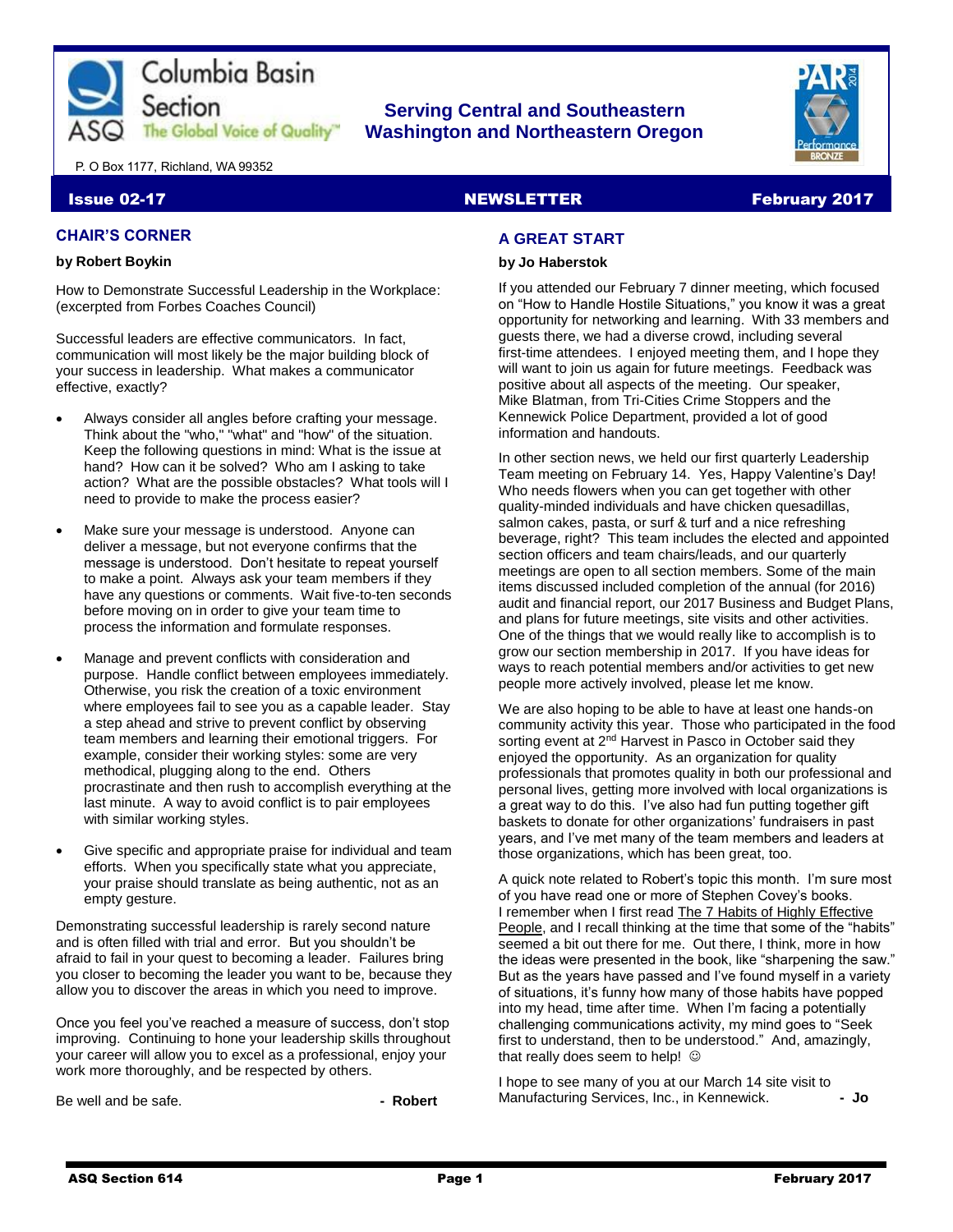



# **TUESDAY, MARCH 14, 2017**

#### **LOCATION:**

Manufacturing Services, Inc. 1023 North Kellogg Street Kennewick, Washington (509) 735-8444

For driving directions, click [here.](https://www.bing.com/maps/default.aspx?rtp=adr.~pos.46.2209053039551_-119.202697753906_1023+N+Kellogg+St%2c+Kennewick%2c+WA+99336_Manufacturing+Services+Inc_(509)+735-8444)

#### **NOTE TIME:**

5:45 p.m. - Check in 6:00 p.m. - Tour Begins Tour will last about 1 hour Closed-toe shoes are required

**COST: This special site visit is FREE for ASQ members and non-members – but can only accommodate a limited number, so be sure to make your reservations early!**

#### **RESERVATIONS REQUIRED:**

For planning purposes, reservations must be received by March 8. Send an email to [panda\\_2@charter.net](mailto:panda_2@charter.net) with your name, phone number and company affiliation.

For more information about our ASQ section and other upcoming events: [www.asq614.org/](http://www.asq614.org/)

# **"Quality in Manufacturing"**





# **Manufacturing Services, Inc.**

# **1023 North Kellogg Street - Kennewick**

Manufacturing Services, Inc., was founded by Bud Brown in 1979, after spending 27 years in the field of electronics manufacturing. With his strong dedication and commitment to quality products, he built the company based on two key principles: delivering top-quality products and providing superior customer service. When Bud retired in 2006, Michael Brown took the helm as president.

Along with building a well-trained and focused team, Manufacturing Services has continually expanded and upgraded their equipment and processes to keep pace with technological advances in the industry. In the past 10 years, Manufacturing Services has:

- Added new pick and place machines greatly increasing the production capacity while enhancing the technological capability
- Added lead free process and dual pot wave solder machine
- Added in-house conformal coating capabilities
- Added flying-probe test services
- Added automated optical inspection (AOI)
- Added a C3 high tech ionic contamination tester for process monitoring

The company prides itself on maintaining strict quality control and on-time delivery, all while keeping pace with the electronics manufacturing industry's constantly changing technology.

Their work standards and process controls include:

- ISO 9001:2008 Registered Quality Management System
- IPC-J-Std-001 Requirements for Soldered Electrical and Electronic Assemblies
- IPC-A-600 Acceptability of Printed Boards
- IPC-A-610 Acceptability of Electronic Assemblies
- IPC-A-620 Acceptance for Cable and Wire Harness Assemblies
- ANSI/ESD S20.20 Electrostatic Discharge (ESD) Control
- Lead-Free (RoHS) Process Control
- IPC training library

Join us on Tuesday, March 14 for a site visit that is sure to be enlightening and educational.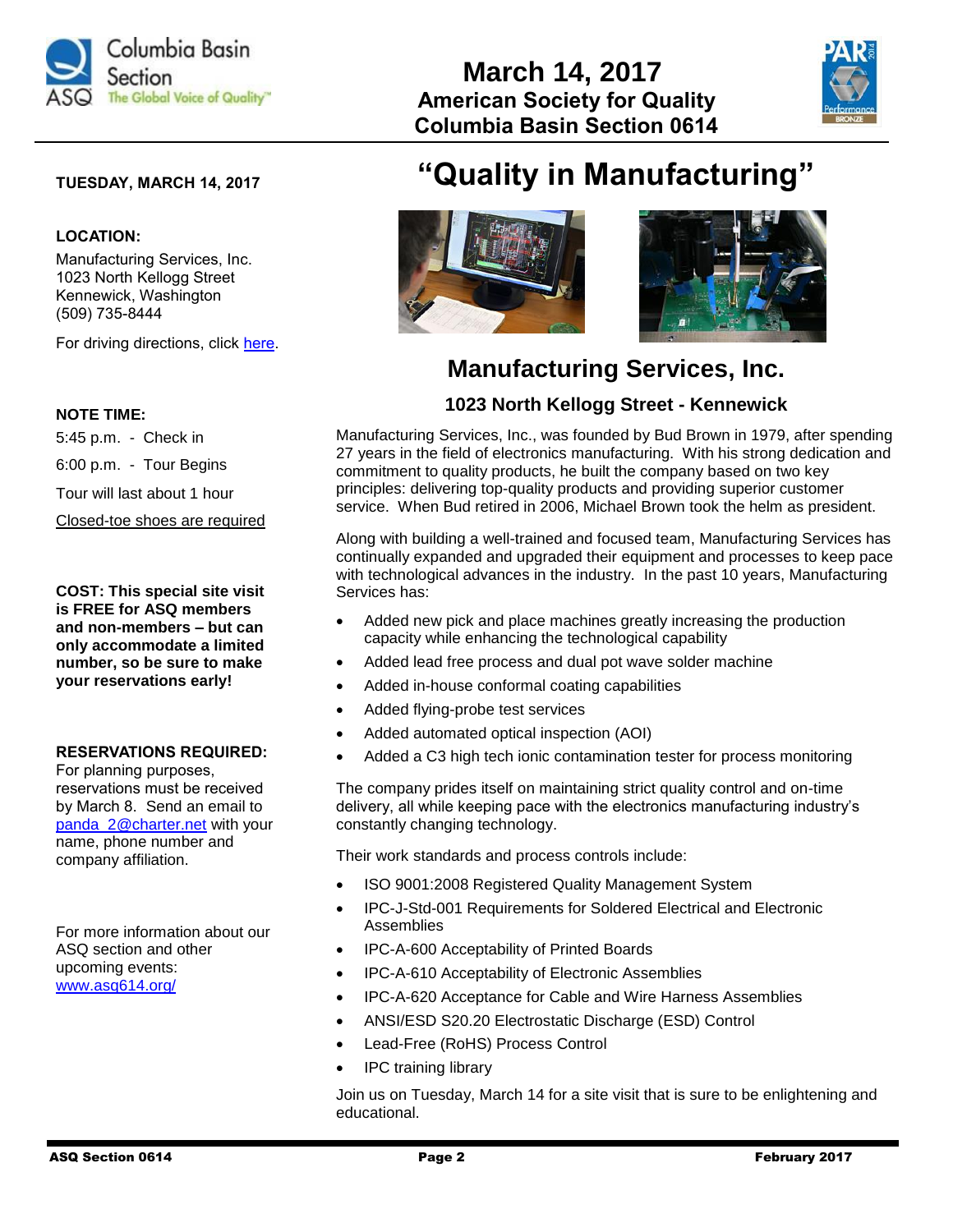#### **GET YOUR FEBRUARY MEMBER GIFT**

This month's free gift for ASQ members is all about Kaizen. Kaizen is the Japanese term for a "change for the better," and it is synonymous with continuous improvement in quality. In practice, it's an approach to continuous improvement that focuses on simplification by breaking down complex processes into their sub-processes and then improving them.

This month's bundle includes the following:

- *Kaizen Kanban* webcast
- *Modular Kaizen* ebook

Also included are additional webcasts, videos, and case studies to support understanding and implementation of the kaizen efforts. Access your free gift [here.](http://asq.org/membership/members/gift/?utm_source=email&utm_medium=email&utm_campaign=marketing_febmembergift_020117)

#### **REGISTER FOR WCQI 2017**

#### **May 1-3 in Charlotte, North Carolina**

ASQ's World Conference on Quality and Improvement (WCQI) has a 70-year tradition of educating, engaging, connecting, and inspiring leading professionals from around the globe. Each year thousands of quality professionals gather to share best practices, expand their network and further develop their professional growth.

This year's Conference will be held May 1-3 in Charlotte, North Carolina. The theme: Grow Your Influence: In the Profession, Through the Organization and Around the World. Conference sessions will feature thought leaders and knowledge that best demonstrate the successes, tested solutions, and proven results these disciplines can bring. Scheduled keynote speakers include [Jeremy Gutsche,](http://asq.org/wcqi/2017/speakers/gutsche.aspx) [Kelly](http://asq.org/wcqi/2017/speakers/mcgonigal.aspx)  [McGonigal,](http://asq.org/wcqi/2017/speakers/mcgonigal.aspx) an[d Celeste Headlee.](http://asq.org/wcqi/2017/speakers/headlee.aspx)

Of those who attended the 2016 conference, 97% said they would recommend WCQI attendance to a friend or colleague. Click here for a [video](http://videos.asq.org/2017-world-conference-on-quality-and-improvement?utm_source=email) showing what you can expect from the 2017 conference.

Early bird registration (ends March 10) is \$995 for ASQ members and \$1,195 for non-members. A discount is available for groups of 3+). For more information and to register, [click here.](http://asq.org/wcqi/about.aspx)

#### **SHERLOCK HOLMES AND THE CASE OF QUALITY METHODS**

Matthew Barsalou, Statistical Problem Resolution Master Black Belt at BorgWarner Turbo Systems Engineering GmbH, discusses Sherlock Holmes, hypotheses, and root cause. Watch the ASQTV video [here.](file:///C:/Users/dance4me/AppData/Local/Microsoft/Windows/INetCache/Content.Outlook/MJUFK9S3/Sherlock%20Holmes%20and%20the%20Case%20of%20Quality%20Methods)

# **QUOTE OF THE MONTH**

"If you don't design your own plan, chances are you'll fall into someone else's plan. And guess what they have planned for you? Not much."

~Jim Rohn

#### **RECERTIFICATION UNITS CHANGED**

#### **by Patrick Faulk, Certification Chair**

If you have an ASQ certification, you should be keeping track of activities that earn "recertification units," or RUs. An ASQ certification is valid for three years, and can be renewed by earning at least 18 RUs during that period. The alternative is to renew the certification through reexamination.

Recertification units can be earned in professional and ASQ service areas, with maximums as follows:

- A. Professional Development (9.0)
- B. Employment (10.8)
- C. Courses Instructor Credit (10.8)
- D. Courses Student Credit (9.0)
- E. Technical Society Meetings/Workshops (10.8)
- F. Professional Association Committees (8.0)
- G. New Professional Certifications (6.0)
- H. Certification Exam Proctoring\* (7.0)
- I. Electronic Media (viewing/listening) (3.6)
- J. Publishing (author/editor) (9.0)

\*While new RUs can no longer be earned in area (H), proctoring RUs already earned during current certification periods are still valid.

Effective January 1, 2017, the maximum RUs allowed for (E) Meetings was increased from 9.0 to 10.8, and the maximum RUs for (F) Committees was increased from 6.0 to 8.0. This reflects an increased emphasis on individual engagement in local ASQ Section meetings and leadership. These changes are reflected in the online ASQ recertification application, and in new hardcopy versions of the Recertification Journal.

It is now much easier to keep track of (and submit) your RUs, using the Online Journal. Log on t[o www.asq.org,](http://www.asq.org/) then to My Recertification Journal [\(https://asq.org/cert/myru\)](https://asq.org/cert/myru). There you can enter qualifying activities as they occur, and upload any supporting documentation that is required. When you are ready to submit your Journal for recertification, you can do so with a simple mouse click.

An ASQ certification demonstrates your individual commitment to quality, and recognition by your peers of your expertise and knowledge. Please contact me, Patrick Faulk, at [\(prfaulk@bechtel.com\)](mailto:prfaulk@bechtel.com) if you have questions about certification opportunities.

#### **ASQ TRAINING IN PHOENIX**

With the weather we've been experiencing in the Tri-Cities, Yakima and surrounding areas recently, how about a good reason for a trip to Phoenix?

Here are a few of the ASQ training courses being offered in February and March:

- Lean Leadership Skills: March 1 & 2
- Business Process Management Orientation: March 1 & 2
- DMAIC Review Workshop: March 1 & 2

For more information, clic[k here.](https://asq.org/training/catalog?loc=az-phoenix&utm_source=email&utm_medium=email&utm_campaign=marketing_training_011617_publiccourses_members)

a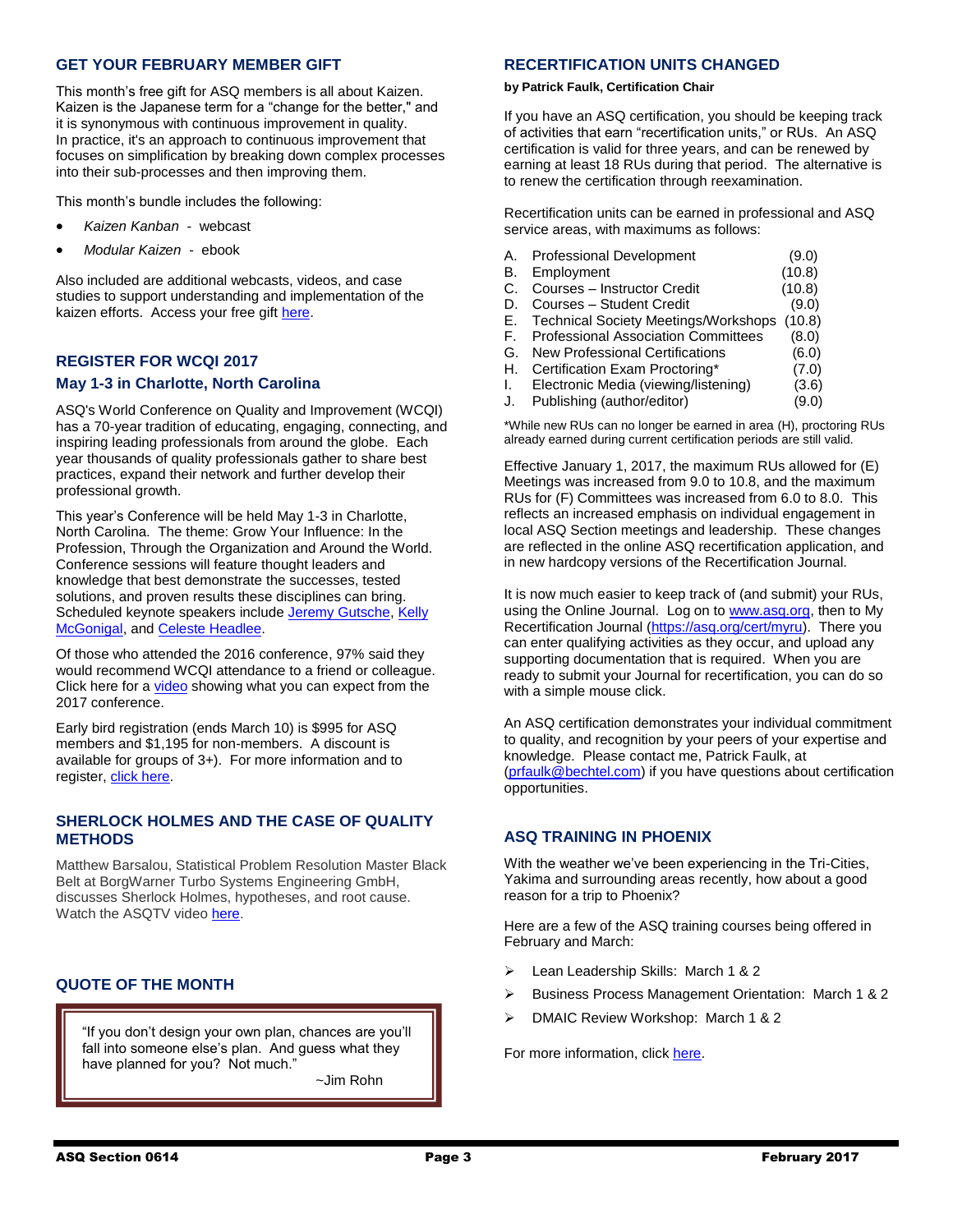# **THE ISO 9001:2015 IMPLEMENTATION HANDBOOK**

Looking for a practical guide to ISO 9001:2015? The ISO 9001:2015 Implementation Handbook: Using the Process Approach to Build a Quality Management System, written by Milton P. Dentch, an implementer, auditor, and expert with decades of experience with ISO 9001, is one that many organizations may find very helpful.

Per information on the ASQ website, this book will:

- Provide guidance to organizations, both manufacturing and service, seeking certification to ISO 9001:2015
- Assist currently certified ISO 9001 organizations in upgrading to ISO 9001:2015, while improving their present quality management system (QMS)
- Provide guidance for internal auditors, with audit questions provided for every clause of ISO 9001
- Provide quidance on interpreting ISO 9001:2015 requirements
- Suggest improvements on the formatting of the ISO 9001 standard

The handbook is structured to guide organizations new to ISO 9001 through the process necessary to connect their current practices to the requirements of ISO 9001:2015. For organizations already certified to ISO 9001, it advises how to use your upgrade to ISO 9001:2015 as an opportunity to rebuild your QMS into a helpful asset in managing your business.

All clauses of the standard are explained in both the context of their difference from the 2008 version and also what they mean for organizations.



Included with purchase of the book is a CD-ROM with extensive and complete internal audit check sheets for ISO 9001:2015); checklists to assist the reader in determining the possible external issues, internal issues, and interested parties related to the context of their organization; an ISO 9001:2015 gap analysis vs ISO 9001:2008, and examples of ISO clauses and processes where risk analysis can be applied; and more.

Cost: \$30 for ASQ members (\$50 list). For more information and to order, clic[k here.](https://asq.org/quality-press/display-item?item=H1515&utm_source=email&utm_medium=email&utm_campaign=knowledge%20offerings_qp%20news_january%202017)

# **NMA HIGH SCHOOL LEADERSHIP SPEECH CONTEST**

#### **Entries due March 11**

WANTED: High school students to deliver 4- to 6-minute speeches on Leadership in Richland on March 18.

The National Management Association (NMA) Leadership Speech Contest is one of the nation's leading competitions among high school age students. Its primary purpose is to promote better understanding of Leadership and the unique role it plays in today's world. Students research, write, and then deliver a speech based upon their interpretation of a variety of Leadership topics, such as Leadership in the world, its application to the free enterprise system and what Leadership means to them personally. The contest provides an incentive for the development of communication skills – vital to those preparing to enter the workforce.

Prizes will be awarded by the Mid-Columbia Leadership Development Association (MCLDA) Chapter of NMA: 1<sup>st</sup> Place = \$300; 2<sup>nd</sup> Place = \$200; 3<sup>rd</sup> Place = \$100. The top finisher at this level advances to the Council Level Contest April 1, to compete for a top prize of \$400. And the winner of the Council contest advances to the National Contest in Clearwater, Florida, to compete for a top prize of \$4,000.

The [Registration Form](http://www.nma1.org/documents/speech-contest/Speech-Contest-Student-Entry-Form.docx) an[d Consent Form](http://www.nma1.org/documents/speech-contest/Speech-Contest-Consent-and-Acknowledgement-of-Risk-Form.docx) must be submitted by March 11 to Brenda Pangborn at [tmbrendap@charter.net](mailto:tmbrendap@charter.net) or [Brenda.pangborn@rl.doe.gov.](mailto:Brenda.pangborn@rl.doe.gov) For more information, call Brenda (509-948-9771) or Jamie (509-713-3600).

#### **BEST BOARDS: KEYS TO EFFECTIVE BOARD LEADERSHIP --- February 22 in Richland**

If you serve on a Board of Directors, Executive Committee, or if you work with such groups, this workshop may be of value. Paul D. Casey will present information and lead discussions to help you learn how to:

- Self-assess how your board currently functions
- Learn the main roles where your focus must be
- Avoid pitfalls that lead to board dysfunction
- Commit to better partnership with your executive director

The workshop will be held February 22 from 6 pm to 8 pm at the Academy of Children's Theater, 213 Wellsian Way in Richland. A light dinner is included. Cost is \$35. To sign up, email [pcgrowingforward@gmail.com.](mailto:pcgrowingforward@gmail.com)

Has your email address changed? Help us keep you informed of Section 0614 events and information by updating your contact information and email preferences a[t http://www.asq.org/.](http://www.asq.org/) Log in and click "My Account" to update your membership record. You can add or make email, address and phone changes in the "Contact" tab, and then be sure to click on the "email preferences" tab to be sure you are subscribed to receive future Section communications.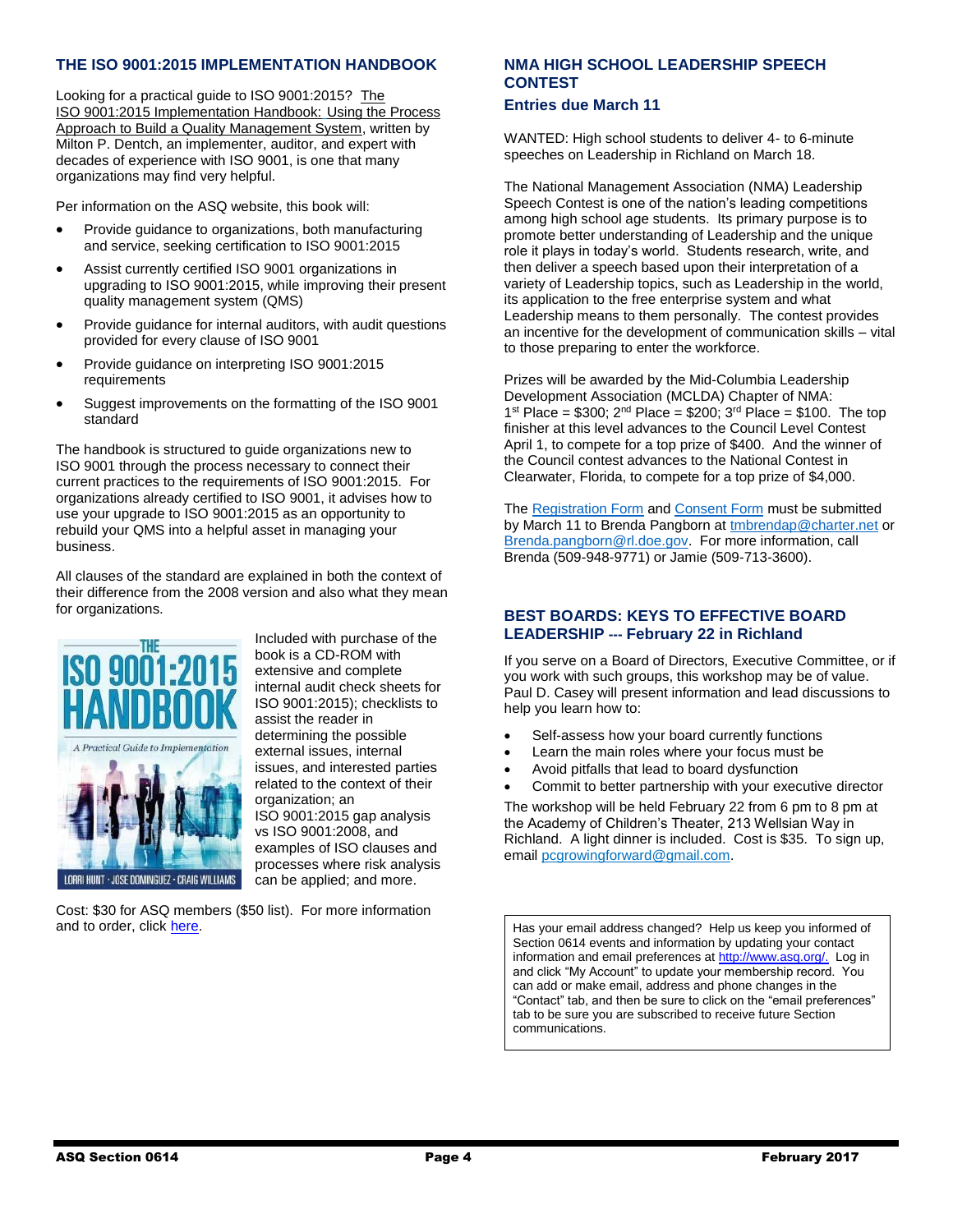# **GO, LOOK, UNDERSTAND**

#### **by James Lawther**

To solve a problem you need to **understand the problem**. Understanding comes at all sorts of places:

#### **Opinions**

We all have opinions, mental models of how things work and people behave. Our opinions help us box off and make sense of the world.

#### **Data**

Numbers and patterns. Information that helps us see how behavior and performance change of time. Numbers and patterns that let us work out cause and effect relationships.

#### **Observations**

Things that we have actually seen. Facts from the shop floor. The detail of how customers and employees feel and behave. The facts that challenge the data.

#### **Use all three**

Understanding doesn't come from any single place.

- Opinions without data can be flat-out wrong.
- Data without observations can mislead.
- Observation without opinion is just sight-seeing.

To understand a problem you need at least three perspectives (maybe more):

- Opinions to challenge
- Data to predict
- Observations to refine

**It isn't enough...to stare at charts in presentations** and cast edicts from a meeting room.

If you want to solve a problem you have to understand it. To understand it you have to **go and look.**

*James Lawther is Head of Data Science at RSA in Nottingham, United Kingdom. He is a problem solver with a talent for getting to the heart of the issue. He uses data, analysis and improvement techniques to develop creative solutions to expensive, complicated and emotive operational problems. Learn more about him [here.](https://www.linkedin.com/in/jameslawther)*

#### **2016 BALDRIGE WINNERS**

The **Malcolm Baldrige National Quality Award** is the nation's highest presidential honor for sustainable excellence through visionary leadership. The 2016 recipients, announced in November, include two small businesses and two healthcare providers, each with uniquely different operations. Check them out.

- **[Don Chalmers Ford](https://www.nist.gov/baldrige/don-chalmers-ford)**, Rio Rancho, New Mexico (small business)
- **[Momentum Group](https://www.nist.gov/baldrige/momentum-group)**, Irvine, California (small business)
- **[Kindred Nursing and Rehabilitation Center -](https://www.nist.gov/baldrige/kindred-nursing-and-rehabilitation-center-mountain-valley) Mountain [Valley](https://www.nist.gov/baldrige/kindred-nursing-and-rehabilitation-center-mountain-valley)**, Kellogg, Idaho (health care)
- **[Memorial Hermann Sugar Land Hospital](https://www.nist.gov/baldrige/memorial-hermann-sugar-land-hospital)**, Sugar Land, Texas (health care)

# **1 PLUS 1 EQUALS 3 March 2 in Kennewick**

Looking for personal and/or business development opportunities? Look no further! If you've attended any of the EDGE events in the past – or even if you haven't – check out this new learning event from Paul D. Casey of Growing Forward.

1 – Personal Development Speaker: Paul Casey on "Kissing Procrastination Goodbye…Tomorrow"

1 – Business Development Speaker: Preston House on "Why Papa Johns' Sales Grew 400%"

Equals 3 – Group discussion on best practices/what's working for participants

The event will be held March 2 from 11:45 am to 1:15 pm at Meier Architecture and Engineering, 12 W. Kennewick Avenue. Lunch (pizza & salad) included. Cost is just \$25. Register today at <http://www.paulcasey.org/product/1-1-3-event/> for a chance at a personal coaching session with Preston or Paul.

#### **SUPPLY CHAIN SOURCING**

#### **ISMCB SPRING SEMINAR – --- March 27 in Richland**

The supply chain field can be a challenging career with an ever-changing global economy, emerging technologies and geopolitical shifts throughout the world. There are very few things we buy that do not have components that are manufactured in other parts of the globe or are impacted by global supply chain issues. Our sourcing strategies can have profound impacts on the success or failure of our projects as well as impact our ability to control costs and ensure our company is competitive. It is critical that we meet the needs of our business models and ensure we are sourcing quality suppliers and achieving a good value. In this constant changing landscape, it is important to understand our supply chain models, how we can improve upon them, and how they can be impacted by outside forces.

The March 27 Institute for Supply Management (ISM) seminar features Daniel Wong, Academic Director of the Undergraduate Supply & Logistics Management Program at Portland State University. A broad approach will be taken at identifying supply chain sourcing concepts, utilizing the most current academic theories so attendees can arm themselves with tools to improve supply chain sourcing. Breakfast and lunch will be provided. Cost is \$195 and is limited to the first 40 registrants. For more information, clic[k here.](http://www.ismcb.org/programs/seminar_2017.pdf)